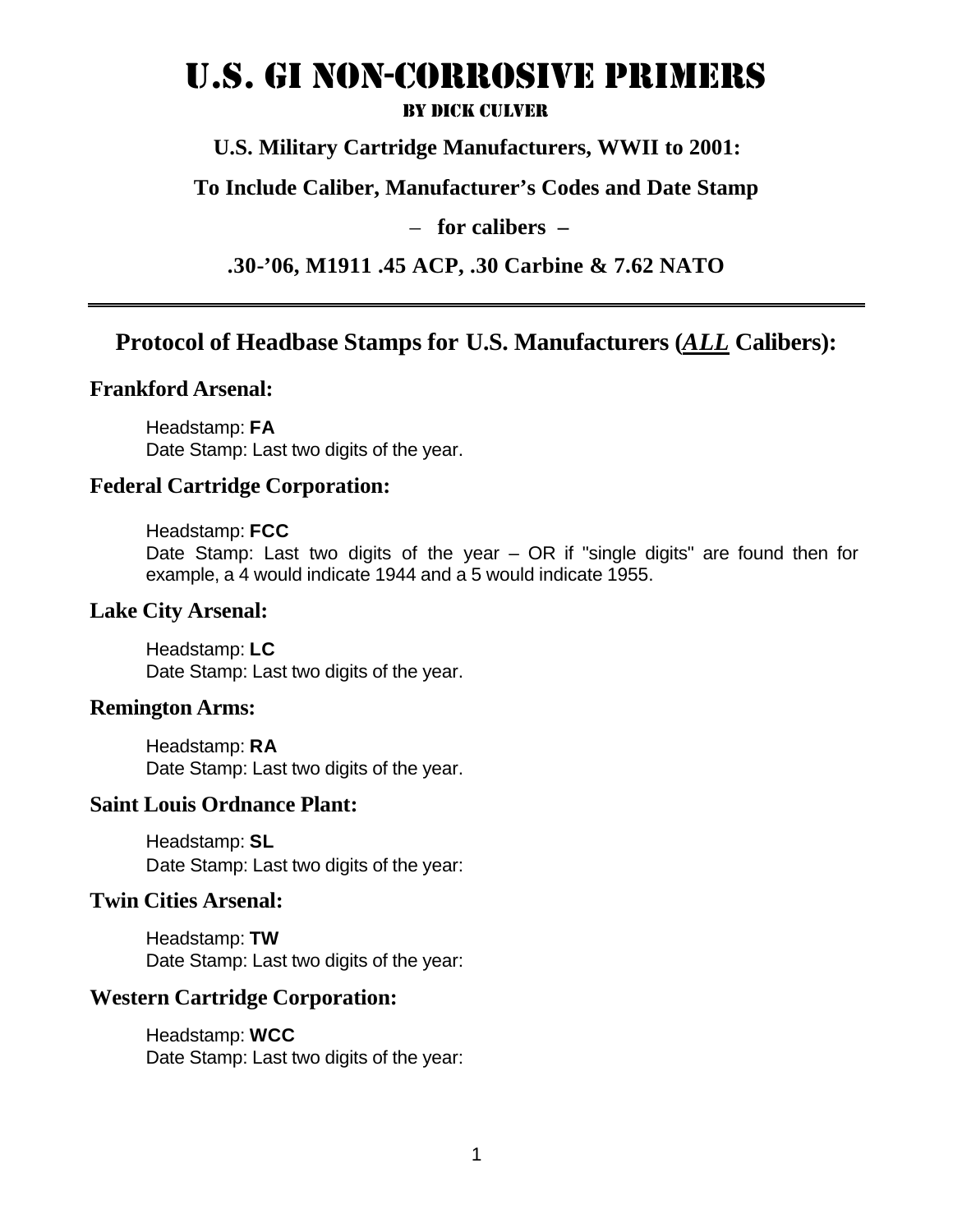# **Winchester Repeating Arms:**

Headstamp: **WRA** Date Stamp: Last two digits of the year:

# **Dominion Arsenal (Canada):**

Headstamp: **DAQ**  Date Stamp: Last two digits of the year:

## **Verdun Arsenal (Canada):** All .30-'06 manufactured by Verdun was NON-CORROSIVE!

Headstamp: **VC** Date Stamp: Last two digits of the year:

**Eu Claire Ordnance Plant:** Manufactured exclusively during WWII and all production IS CORROSIVE!

Headstamp: **EW** Date Stamp: Last two digits of the year:

**Denver Ordnance Plant:** Manufactured exclusively during WWII and all production IS CORROSIVE!

Headstamp: **Den**  Date Stamp: Last two digits of the year:

**Utah Ordnance Plant:** Manufactured exclusively during WWII and all production IS CORROSIVE!

Headstamp: **U** or **UT** Date Stamp: Last two digits of the year:

**Des Moines Ordnance Plant:** Manufactured exclusively during WWII and all production IS CORROSIVE!

Headstamp: **DM** Date Stamp: Last two digits of the year:

# **NON-CORROSIVE AMMUNITION EXCEPTIONS:**

# **.30 CARBINE**

**Note:** *All* (U.S.) .30 Carbine Ammunition made during WWII and after is NON-CORROSIVE (regardless of manufacturer)!

# **7.62 mm NATO**

**Note:** All 7.62 mm NATO manufactured in this country is NON Corrosive – *EXCEPT* 1956 "International Match Ammunition" manufactured by Frankford Arsenal (produced at the same time as the FA .30-'06, 1956 International Match Ammunition)! This ammunition is usually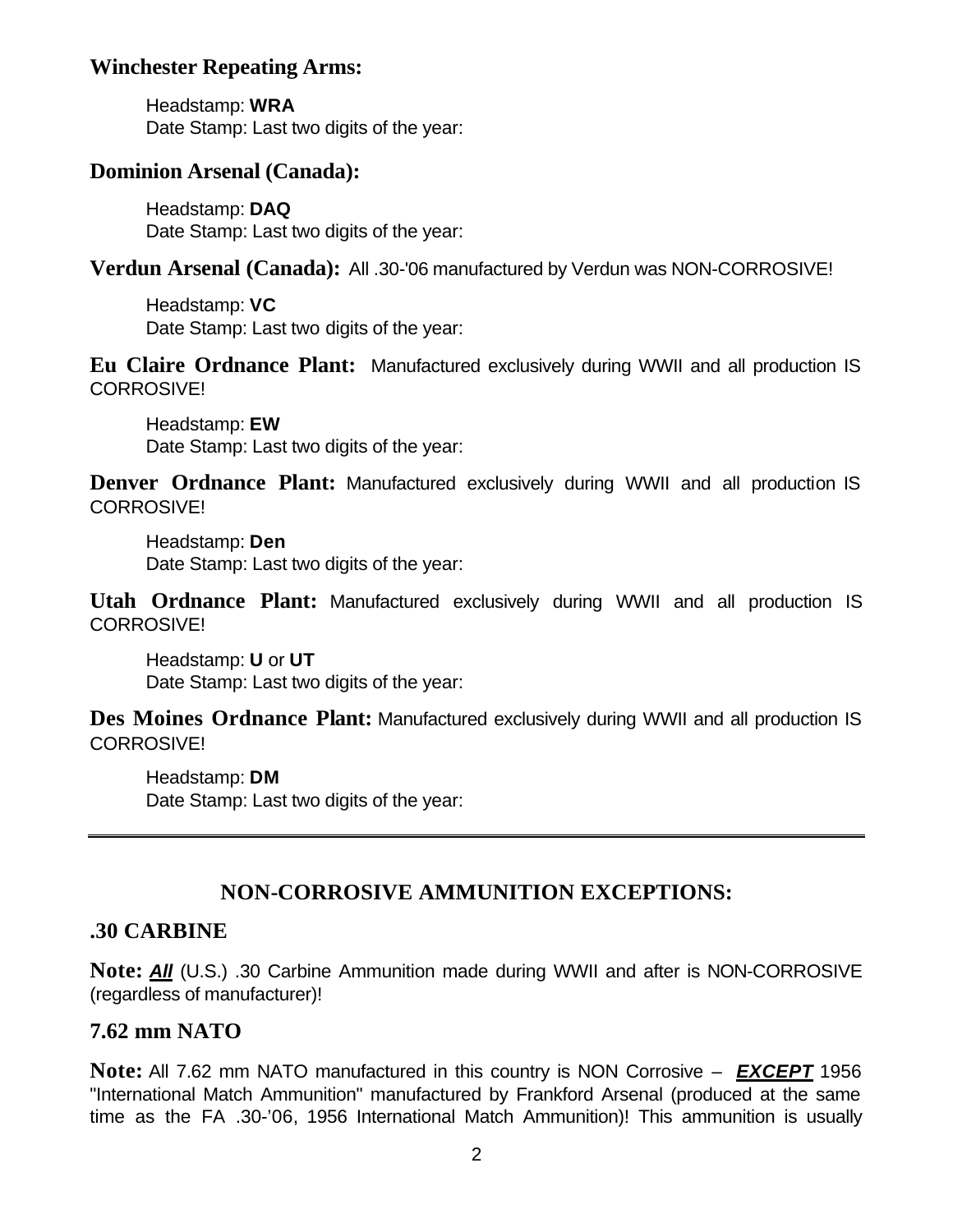found in Arsenal White Boxes marked "International Match" with FA and the appropriate lot number.

# **Non-corrosive Primers By Ammunition Lot and Date:**

**NOTE:** While the decision to go entirely to non-corrosive primers was made in August of 1949, and was scheduled to be totally implemented by the beginning of 1950, the actual changeover took longer than expected. Listed below are the lot numbers and dates of the FIRST NON-CORROSIVE military ammunition made in the United States or Canada. If the lot numbers are NOT known, the only safe way to discern the corrosive or non-corrosive nature of the primers is to consider the following year date stamp as non-corrosive. For example, if the first non-corrosive lot number of Frankfort is 4149 produced in October 1951, anything manufactured by FA stamped 52 can be considered to be safe to use. I will list the ABSOLUTELY safe headstamps at the end of this document.

The following are the *actual* dates, calibers, lot numbers and manufacturer's first noncorrosive ammunition. Not *ALL* ammunition made during *THAT* year is necessarily noncorrosive:

#### **FRANKFORD ARSENAL:**

Type: .30-'06 Ball: Lot Number: 4149 Date: October 1951 First SAFE headstamp: FA 52

Type: .30-'06 AP Lot Number: 887 Date: October 1951 First SAFE headstamp: FA 52

Type: .45 ACP Ball Lot Number: 1542 Date: July 1954 First SAFE headstamp: FA 55

# **EXCEPTIONS FOR FRANKFORD ARSENAL:**

1.Any .30-'06 Ball with zinc plated primers with headstamp of FA 47 or later is non-corrosive.

2.FA .30-'06 "Special Match" headstamped FA 53, FA 54, or FA 56 with red, purple or green primer waterproofing is CORROSIVE!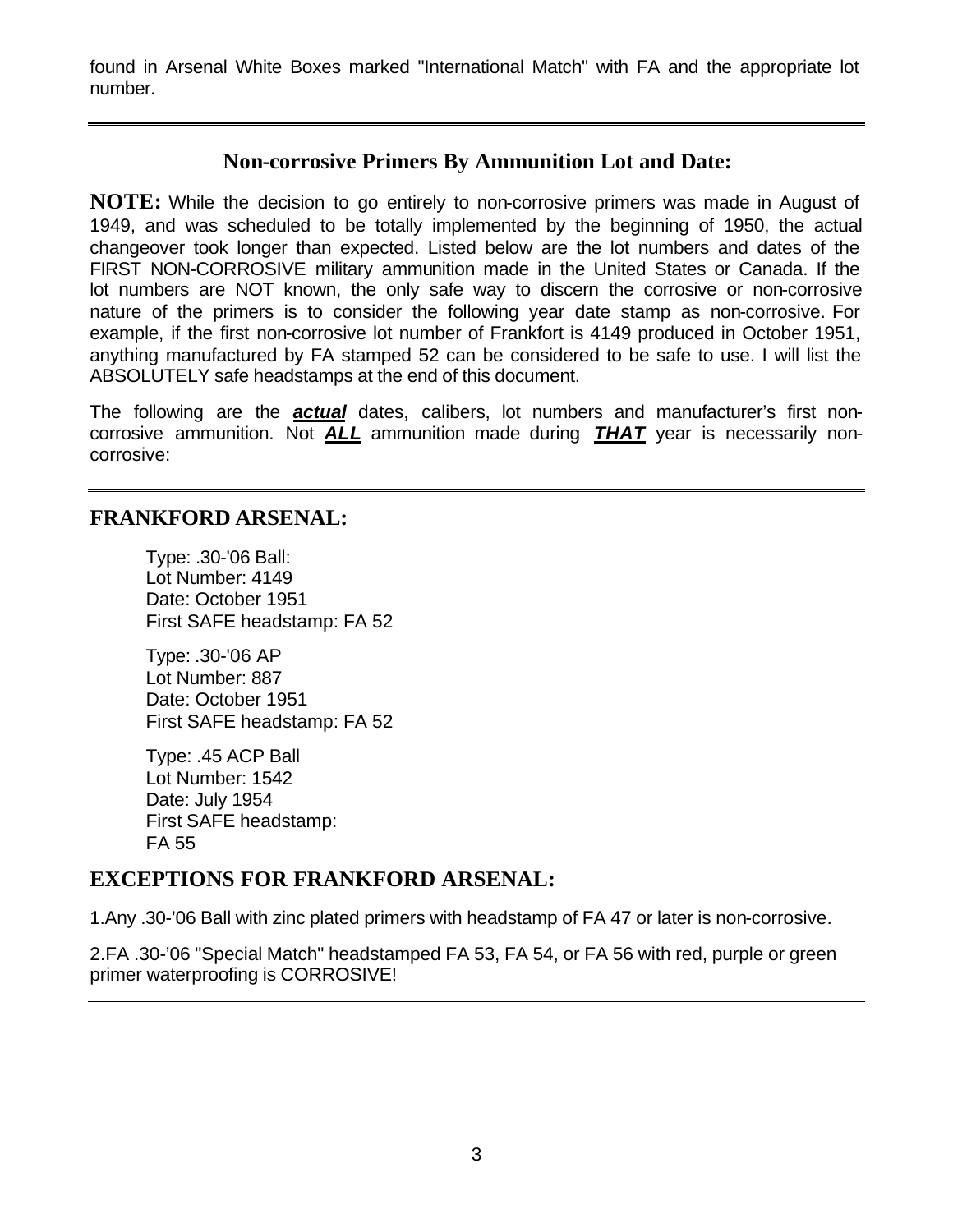# **FEDERAL CARTRIDGE CORPORATION:**

Type: .45 ACP Ball Lot Number: 1801 Date: November 1953 First SAFE Headstamp: FCC 54

#### **LAKE CITY ARSENAL:**

Type: .30-'06 Ball Lot Number: 13700 Date: June 1951 First SAFE Headstamp: LC 52

Type: .30-'06 AP Lot Number: 13158 Date: April 1952 First SAFE Headstamp: LC 53

## **REMINGTON ARMS CORPORATION:**

Type: .30-'06 Ball Lot Number: 33853 Date: November 1951 First SAFE Headstamp: RA 52

Type: .45 ACP Ball Lot Number: 5544 Date: September 1952 First SAFE Headstamp: RA 53

## **ST. LOUIS ORDNANCE PLANT:**

Type: .30-'06 Ball Lot Number: 9420 Date: May 1952 First SAFE Headstamp: SL 53

Type: .30-'06 AP Lot Number: 9467 Date: July 1952 First SAFE Headstamp: SL 53

# **TWIN CITIES ARSENAL:**

Type: .30-'06 Ball Lot Number: 19362 Date: December 1950 First SAFE Headstamp: TW 51

Type: .30-'06 AP Lot Number: 19776 Date: February 1952 First SAFE Headstamp: TW 53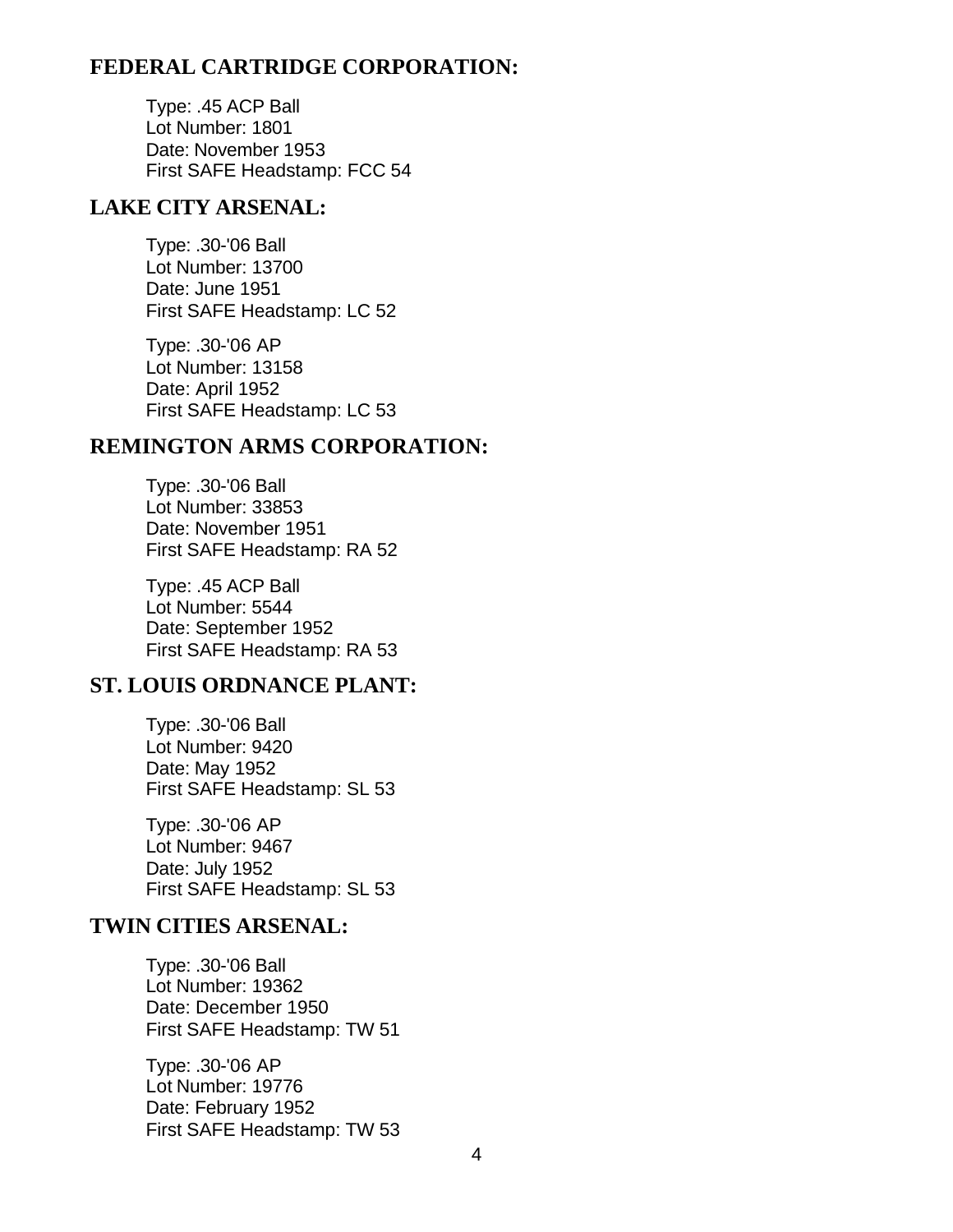Type: .45 ACP Ball Lot Number: 18000 Date: August 1953 First SAFE Headstamp: TW 54

## **WESTERN CARTRIDGE CORPORATION:**

Type: .30-'06 Ball Lot Number: 6428 Date: June 1951 First SAFE Headstamp: WCC 52

Type: .45 ACP Ball Lot Number: 6375 Date: November 1952 First SAFE Headstamp: WCC 53

#### **WINCHESTER REPEATING ARMS COMPANY:**

Type: .30-'06 Ball Lot Number: 23201 Date: August 1951 First SAFE Headstamp: WRA 52

Type: .30-'06 AP Lot Number: 22007 Date: June 1954 First SAFE Headstamp: WRA 55

Type: .45 ACP Ball Lot Number: 22198 Date: November 1951 First SAFE Headstamp: WRA 52

# **WRA EXCEPTIONS/Unusual Lots:**

Type: .45 ACP Ball (Steel Case) Lot Numbers 22000 - 22007 Date: June 1954

If I recall, these were "mild" steel (reloadable) cases used for the 1955 National Matches, but don't hold my feet to the fire on this one! These are not to be confused with the WWII Steel Cases to be used **(***ONLY***)** in the United States for practice. The WWII stuff usually had purple primer sealant, and was produced to conserve brass during the war. All the WWII Steel Case .45 ACP *IS* corrosive.

# **CANADIAN PRODUCED .30-'06 BALL AMMUNITION:**

#### **DOMINION ARSENAL (CANADA):**

*ALL* ammunition manufactured by this maker is *non-corrosive*. They started producing .30- '06 Ball in August 1945.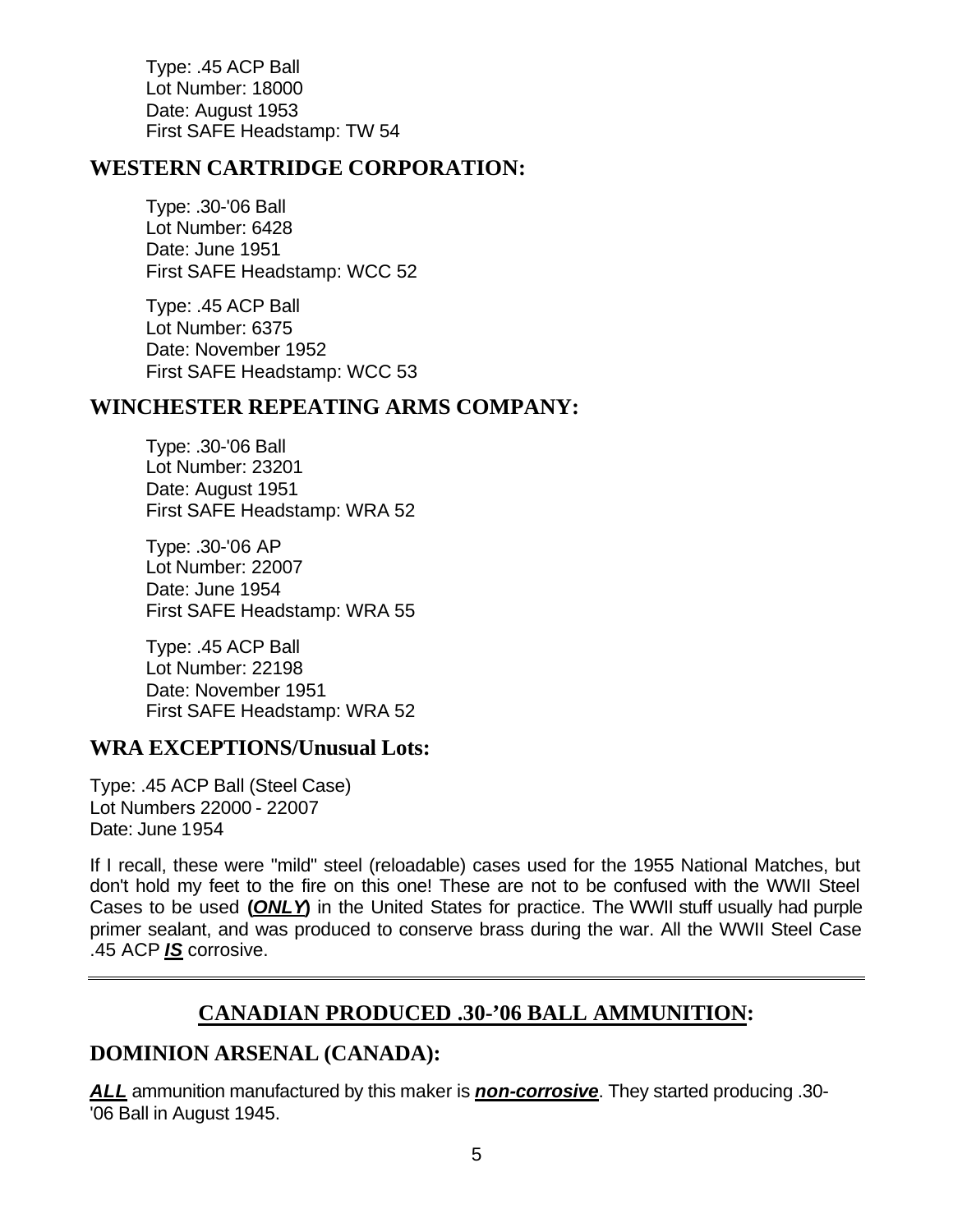# **VERDUN ARSENAL (CANADA):**

*ALL* ammunition manufactured by this maker is *non-corrosive*. They started producing .30- '06 Ball in April 1945.

# **EAU CLAIRE ORDINANCE PLANT:**

*ALL* ammunition was produced during WWII and IS Corrosive!

#### **DENVER ORDNANCE PLANT:**

*ALL* ammunition was produced during WWII and IS Corrosive!

## **UTAH ORDNANCE PLANT:**

*ALL* ammunition produced during WWII and IS Corrosive!

# **Summary of "Safe" Headstamps by Caliber:**

# **.30-'06 Ball:**

| DAQ (Canadian) All non-corrosive | <b>RA 52</b>  |
|----------------------------------|---------------|
| VC (Canadian) All non-corrosive  | <b>WCC 52</b> |
| <b>TW 51</b>                     | <b>WRA 52</b> |
| FA 52                            | <b>SL 53</b>  |
| LC 52                            |               |
| $.30 - 06 AP$                    |               |
| FA 52                            | SL 53         |
| <b>TW 53</b>                     | <b>WRA 55</b> |
| LC <sub>53</sub>                 |               |
| <b>.45 ACP Ball</b>              |               |
| <b>WRA 52</b>                    |               |
| <b>WCC 53</b>                    |               |
| <b>RA 53</b>                     |               |
| <b>FCC 54</b>                    |               |
| <b>TW 54</b>                     |               |
| FA 55                            |               |
|                                  |               |